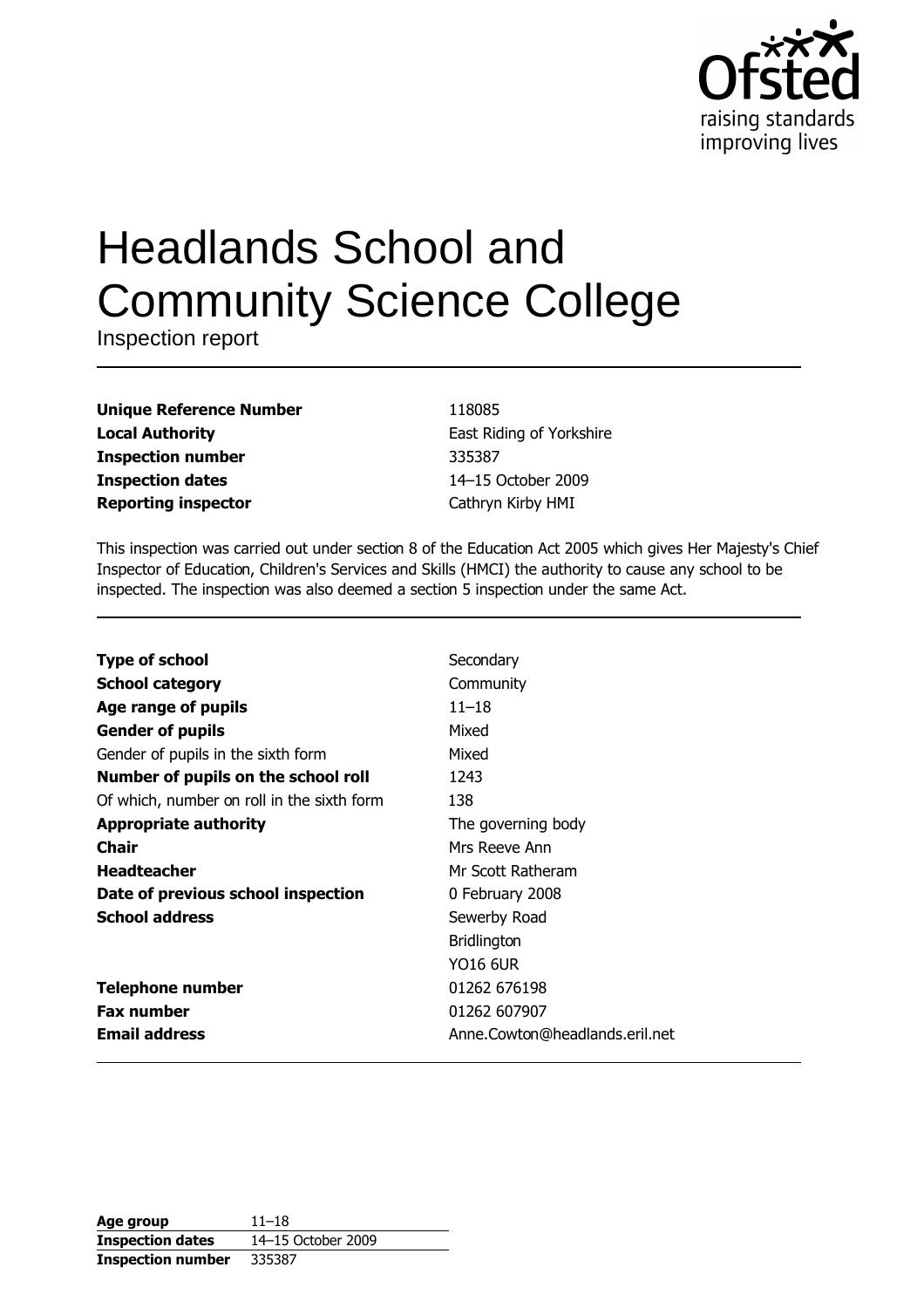The Office for Standards in Education, Children's Services and Skills (Ofsted) regulates and inspects to achieve excellence in the care of children and young people, and in education and skills for learners of all ages. It regulates and inspects childcare and children's social care, and inspects the Children and Family Court Advisory Support Service (Cafcass), schools, colleges, initial teacher training, work-based learning and skills training, adult and community learning, and education and training in prisons and other secure establishments. It rates council children's services, and inspects services for looked after children, safequarding and child protection.

Further copies of this report are obtainable from the school. Under the Education Act 2005, the school must provide a copy of this report free of charge to certain categories of people. A charge not exceeding the full cost of reproduction may be made for any other copies supplied.

If you would like a copy of this document in a different format, such as large print or Braille, please telephone 08456 404045, or email enquiries@ofsted.gov.uk.

You may copy all or parts of this document for non-commercial educational purposes, as long as you give details of the source and date of publication and do not alter the documentation in any way.

Royal Exchange Buildings St Ann's Square Manchester M2 7LA T: 08456 404045 Textphone: 0161 618 8524 E: enquiries@ofsted.gov.uk W: www.ofsted.gov.uk © Crown copyright 2009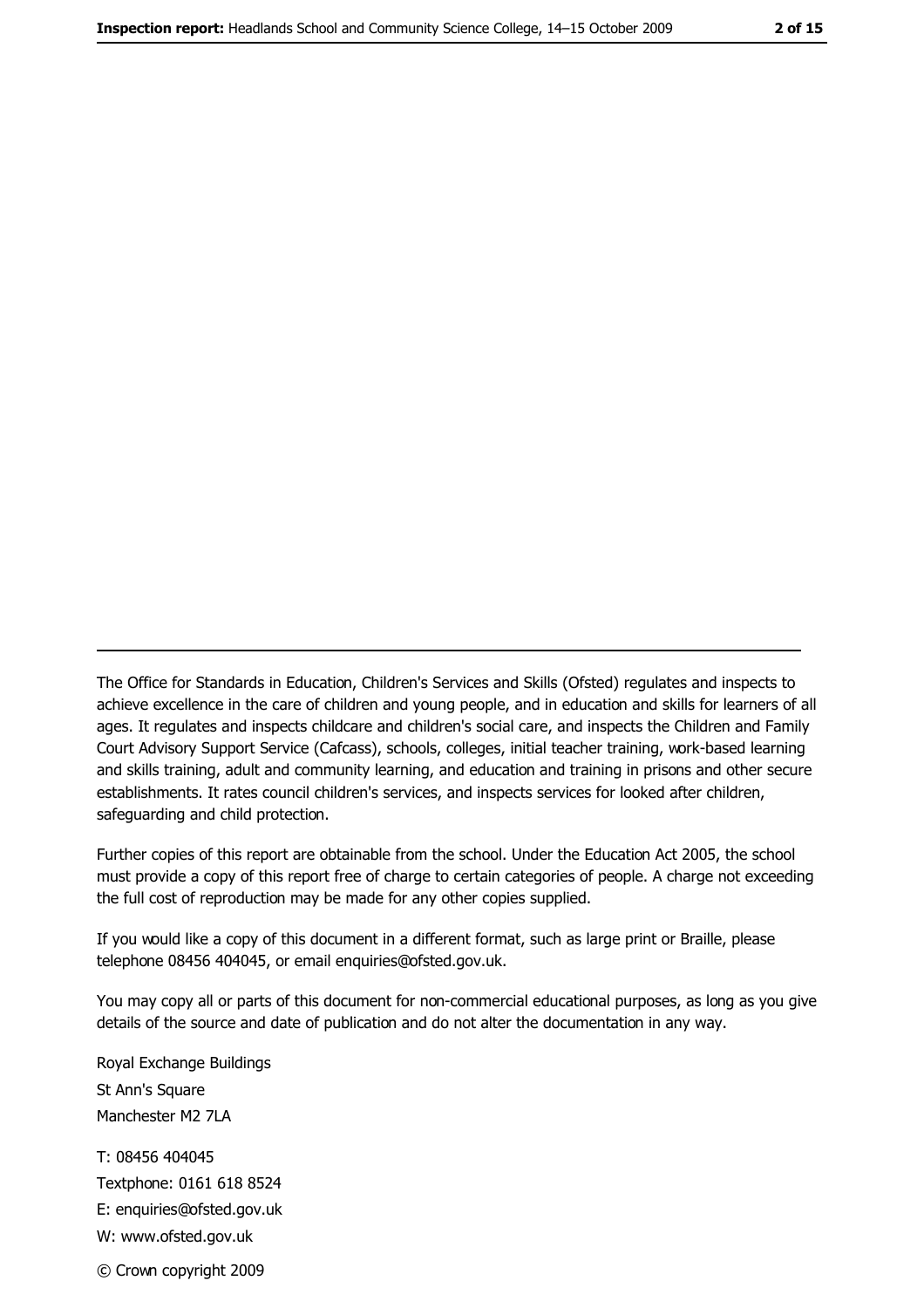# **Introduction**

This inspection was carried out at no notice by three of Her Majesty's Inspectors and three additional inspectors. The inspectors visited 31 lessons, held meetings with the acting headteacher, the executive headteacher, governors, staff and groups of students. They also met at the school site with the Director of Children's Services for the East Riding of Yorkshire and the Local Authority Designated Officer for safeguarding. They observed the school's work and looked at a range of documents including the school's self evaluation and improvement plan, and scrutinised students' work. In addition, inspectors looked at completed returns of the parental questionnaire sent out by the chair of governors on behalf of the school's governing body.

The inspection team reviewed many aspects of the school's work. It looked in detail at the following:

- the provisional examination results for all groups of students at the end of Key  $\blacksquare$ Stage 4 and for those in the sixth form
- the quality of teaching across all year groups, with particular focus on students'  $\blacksquare$ progress in lessons and the effectiveness of teachers' use of assessment to support learning
- the impact of provision on the outcomes for students' personal development,  $\blacksquare$ particularly in relation to their behaviour and safequarding
- the capacity of the school's leadership to sustain the good improvements seen on  $\blacksquare$ the fourth monitoring visit in June 2009.

## Information about the school

Headlands School and Community Science College is a larger than average 11-18 community comprehensive school. The proportion of students with a statement of special educational need or with other learning needs and/or disabilities is slightly above average. The eligibility for free school meals is average. Very few students have English as an additional language or come from minority ethnic backgrounds. The school has specialist science status. In June 2009 it received a National Healthy Schools Award. In February 2008 the school was placed in special measures because it was failing to give students an acceptable standard of education.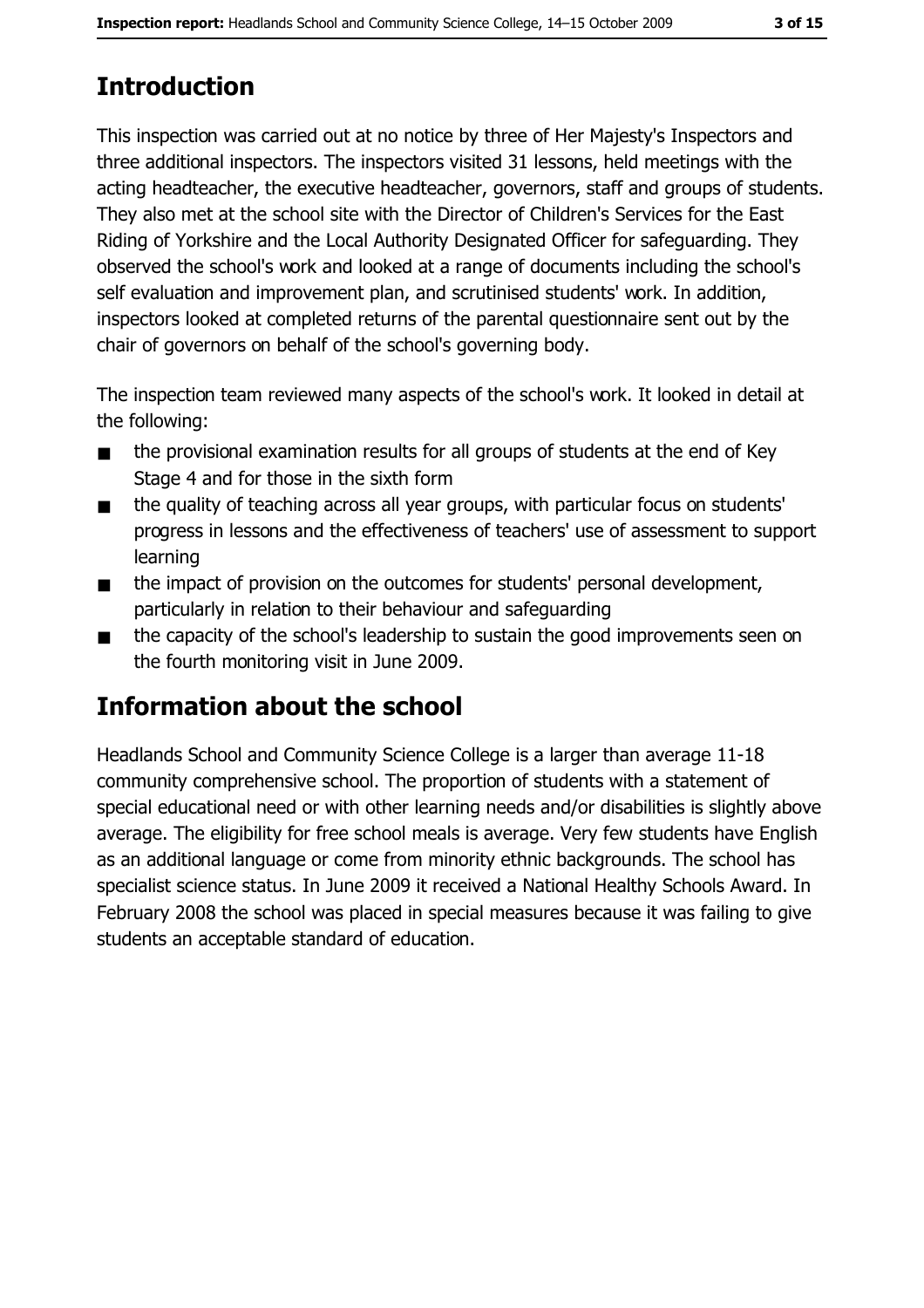## **Inspection judgements**

### Overall effectiveness: how good is the school?

#### The school's capacity for sustained improvement

#### **Main findings**

In accordance with section 13(4) of the Education Act 2005, Her Majesty's Chief Inspector is of the opinion that the school no longer requires special measures.

Headlands School and Community Science College provides a satisfactory and improving standard of education for its students. The calm and welcoming atmosphere reflects a very different picture to that presented to inspectors at the first monitoring visit in July 2008. Staff and students are rightly proud of their collective achievements in making their school a better place.

Following the designation of special measures the local authority took swift action in securing very effective leadership and management arrangements for the school. Partnership with a higher performing school brought the necessary strategic vision. This has been instrumental in driving improvement. Actions set in place have addressed weaknesses. Since the last inspection behaviour and teaching quality have improved considerably; leaders and managers are effective in their roles; and standards are rising across the school. Clarity around roles and responsibilities, higher expectations from senior leaders and greater accountability have been crucial in achieving a significant cultural change.

The acting headteacher and other school leaders have demonstrated the capacity to sustain a good pace of improvement. Actions taken to improve classroom practice have ensured that students' achievement is now satisfactory. Improvement to provision continues at a good pace. Whilst frequent, consistently good classroom practice is not universal. A few teachers do not use learning resources well enough to stimulate interest and engage students productively. A minority of lessons are not planned to meet sufficiently the needs of all. Accurate self evaluation identifies remaining areas of weakness. Careful monitoring and evaluation ensures that actions taken to improve the school have the intended impact. The professional development of senior and middle leaders as a result of partnership arrangements and local authority interventions has equipped them with the necessary skills.

A wider variety of curriculum pathways demonstrates the firm intention of school leaders and governors to meet equally the needs and interests of all students. A considerable increase in Year 12 enrolments reflects the growing confidence of students and their parents. Adequate space for private study is now a limiting factor to further growth of sixth form provision. Science, despite a recently raised profile, does not make a whole-school contribution commensurate with its specialist status. Attendance is rising towards the national average, although the rate of persistent absence remains too high. Better outcomes linked to students' social and moral development are reflected in a

| 3 |
|---|
|   |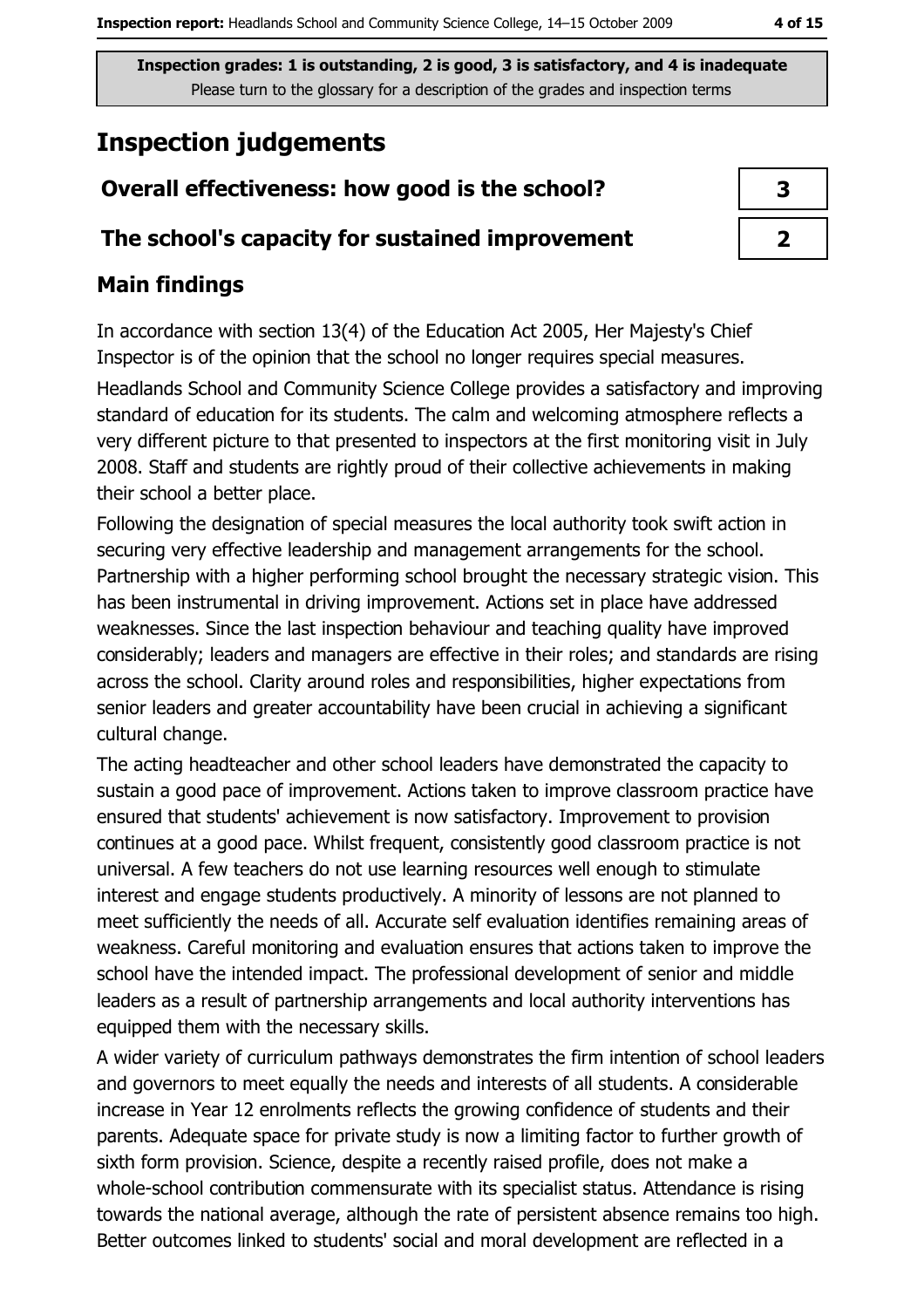stronger sense of community. The school is aware that more scope exists for developing students' understanding of cultural diversity in a national and global context. Staff know their students well and pastoral arrangements ensure they are well cared for. The inefficient use of tutor time represents a lost opportunity to support achievement and personal development.

The school takes students' well-being very seriously. Procedures for child protection are robust, reviewed regularly and meet all requirements. The arrangements for safequarding students are strong features of the school's work. Those responsible for safeguarding are well supported by Children's Services.

Staff and governors demonstrate a collective commitment to meet the challenges that remain. The school firmly views the removal of special measures not as an end in itself, but as a point on a journey to excellence.

#### What does the school need to do to improve further?

- Raise standards further and continue to accelerate progress by:
	- ensuring consistent application of the school's teaching and learning strategies so that students make good progress in all lessons
	- checking that high quality resources to support learning are available to all staff and are used well
	- building on recent developments in science to strengthen considerably the impact of specialist status across the school.
- Strengthen outcomes in other areas of provision by:
	- providing more opportunities for developing students' understanding of cultural  $\overline{\phantom{a}}$ diversity
	- making better use of tutorial time to support students' achievement and personal development
	- reducing the number of persistent absentees so that the improving attendance rate accelerates faster towards the national average.
- Increase the accommodation and learning resources available to support private  $\blacksquare$ study in line with the considerable expansion of the sixth form.
- About 40% of the schools whose overall effectiveness is judged satisfactory may  $\blacksquare$ receive a monitoring visit by an Ofsted inspector before their next section 5 inspection.

## **Outcomes for individuals and groups of pupils**



Better teaching and more effective use of assessment combined with improved behaviour and attitudes to learning have accelerated students' progress. Lesson plans encourage students to take responsibility for their own learning through individual tasks and group work. This approach develops their self confidence and sense of responsibility and prepares them well for the future. Most teachers use a range of strategies to ensure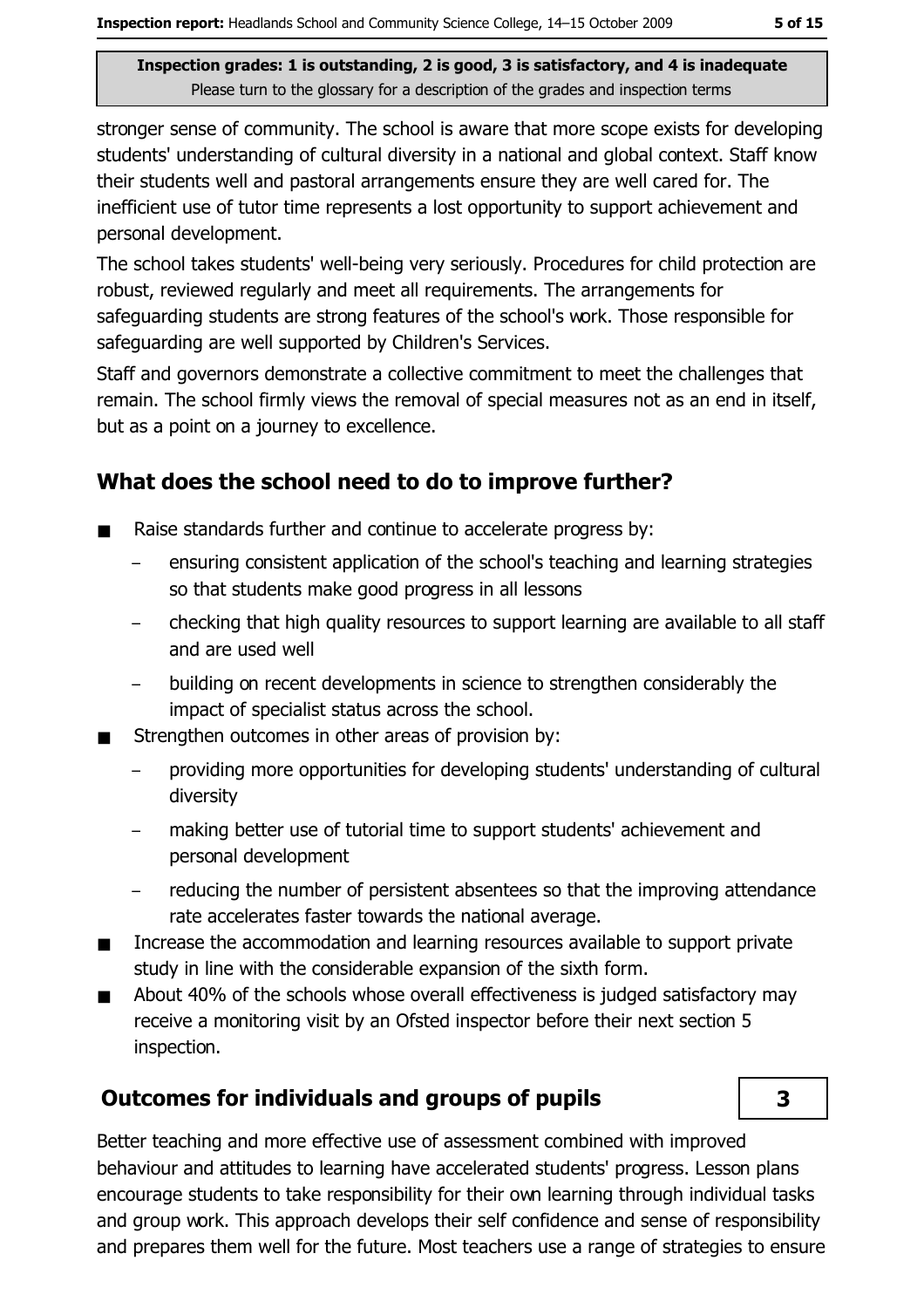that students learn quickly and enjoy school. In a small number of lessons, teachers do not check well enough that pupils understand the work before moving on. A small minority of lessons are dull.

Outcomes for all groups of learners have improved. Provisional examination results for 2009 show the proportion of pupils gaining at least one qualification compares well to similar schools. The most able girls and boys made rapid gains and closed the gap with their peers nationally; the proportion of A and A\* grades awarded doubled. The broader curriculum better meets the needs of all students. Effective assessment and progress tracking is used well to review and modify provision. Provision for vulnerable students and those at risk of exclusion is successful in managing their needs and reintegrating them back into mainstream lessons.

Students are usually polite and respectful towards their teachers and one another. They value the opinions of their peers and generally listen well to others' contributions in lessons. The majority of students who shared their views with inspectors reported that they feel safe and enjoy school. This resonates well with the school's own evaluations of student feedback and the responses so far received in the governors' questionnaire to parents. A minority of students who were less positive commented negatively on the behaviour of others.

Students understand the importance of staying healthy and eating a balanced diet. In practice, relatively low numbers choose to eat schools meals even though the menu has been influenced through Student Voice. More enthusiasm is seen for the range of opportunities to take exercise.

| Pupils' achievement and the extent to which they enjoy their learning                                       |   |
|-------------------------------------------------------------------------------------------------------------|---|
| Taking into account:<br>Pupils' attainment <sup>1</sup>                                                     | 4 |
| The quality of pupils' learning and their progress                                                          | 3 |
| The quality of learning for pupils with special educational needs and/or<br>disabilities and their progress | 3 |
| The extent to which pupils feel safe                                                                        | 3 |
| <b>Pupils' behaviour</b>                                                                                    | 3 |
| The extent to which pupils adopt healthy lifestyles                                                         |   |
| The extent to which pupils contribute to the school and wider community                                     |   |

These are the grades for pupils' outcomes

The grades for attainment and attendance are: 1 is high; 2 is above average; 3 is broadly average; and 4 is low.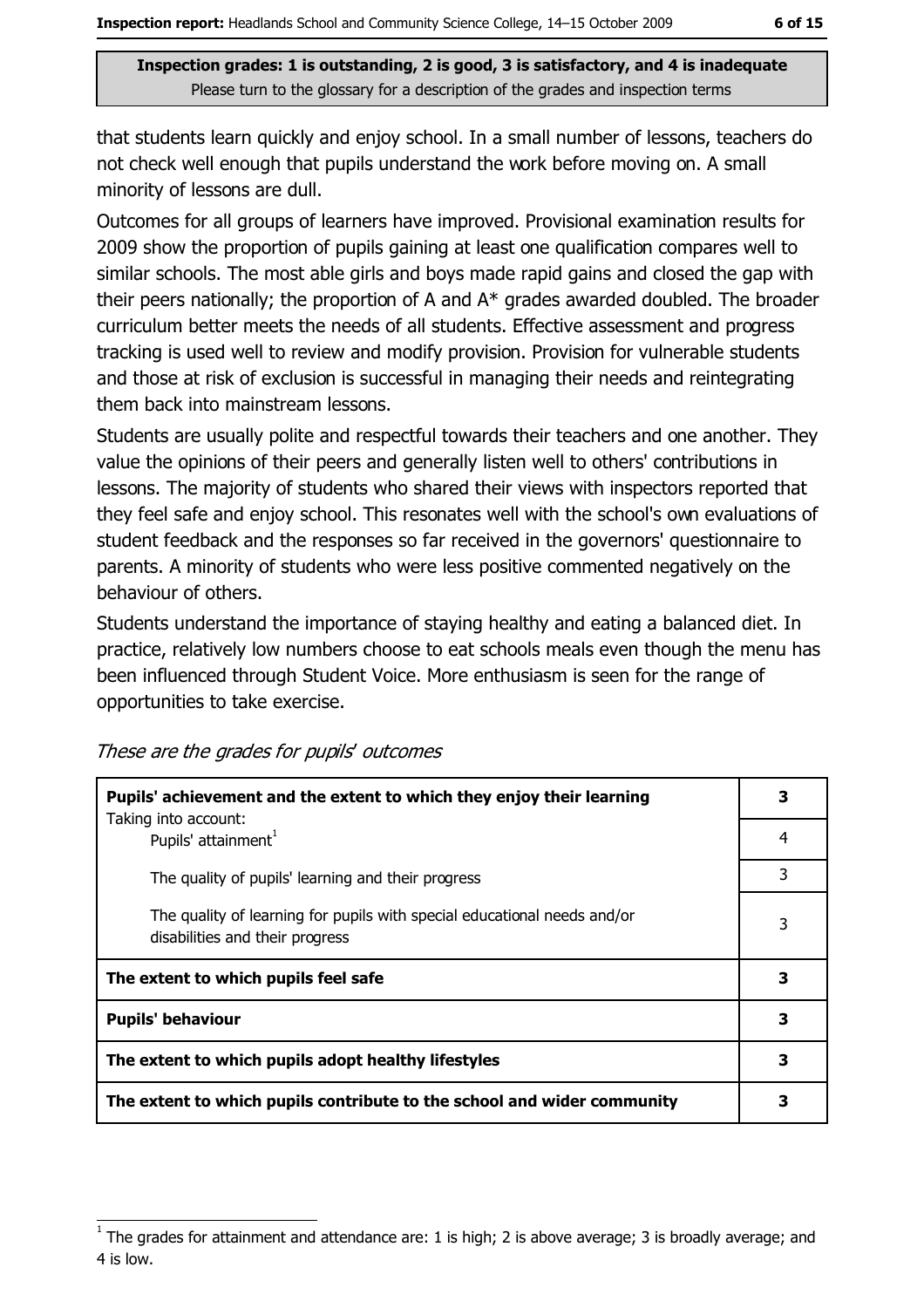| Inspection grades: 1 is outstanding, 2 is good, 3 is satisfactory, and 4 is inadequate<br>Please turn to the glossary for a description of the grades and inspection terms |   |  |
|----------------------------------------------------------------------------------------------------------------------------------------------------------------------------|---|--|
| The extent to which pupils develop workplace and other skills that will<br>contribute to their future economic well-being                                                  | 3 |  |
| Taking into account:<br>Pupils' attendance <sup>1</sup>                                                                                                                    | 4 |  |
| The extent of pupils' spiritual, moral, social and cultural development                                                                                                    |   |  |

#### How effective is the provision?

Teachers and subject leaders have a far clearer understanding of what constitutes a good lesson. Partnership arrangements have allowed staff to observe best practice and receive coaching. Staffing changes since special measures have strengthened teaching quality. Sharper use of assessment information ensures intervention is timely when underachievement is identified. Teachers usually manage behaviour appropriately so lessons proceed in an atmosphere conducive to learning. The Oasis unit manages the needs of students with behavioural and emotional difficulties sensitively. The school has avoided quick fixes and introduced a well thought out curriculum that now adequately meets students' broad range of abilities and interests. A number of new courses, for example, GCSE Astronomy and some Level 1 provision involve collaboration with other providers.

High expectations, high visibility of senior staff around the school and stronger pastoral arrangements contribute well to students' moral and social development. So too, do performing arts and music events which feature prominently and are popular. The school offers suitable opportunities for students to take responsibility, for example, as elected members of the Student Voice, or as prefects. Peer mentors wear their sweatshirts with pride. Some students commented to inspectors that these opportunities are limited to relatively few individuals.

A senior staff presence at the school gates to welcome students has improved punctuality to lessons and sets the right tone at the start of the day. A high staff presence at break and lunch times ensures the swift and appropriate management of occasional over-boisterous behaviour. Productive communications between key staff and outside agencies ensure students are safe and well cared for.

| The quality of teaching<br>Taking into account:                                                            |  |  |
|------------------------------------------------------------------------------------------------------------|--|--|
| The use of assessment to support learning                                                                  |  |  |
| The extent to which the curriculum meets pupils' needs, including, where<br>relevant, through partnerships |  |  |
| The effectiveness of care, guidance and support                                                            |  |  |

These are the grades for the quality of provision

#### How effective are leadership and management?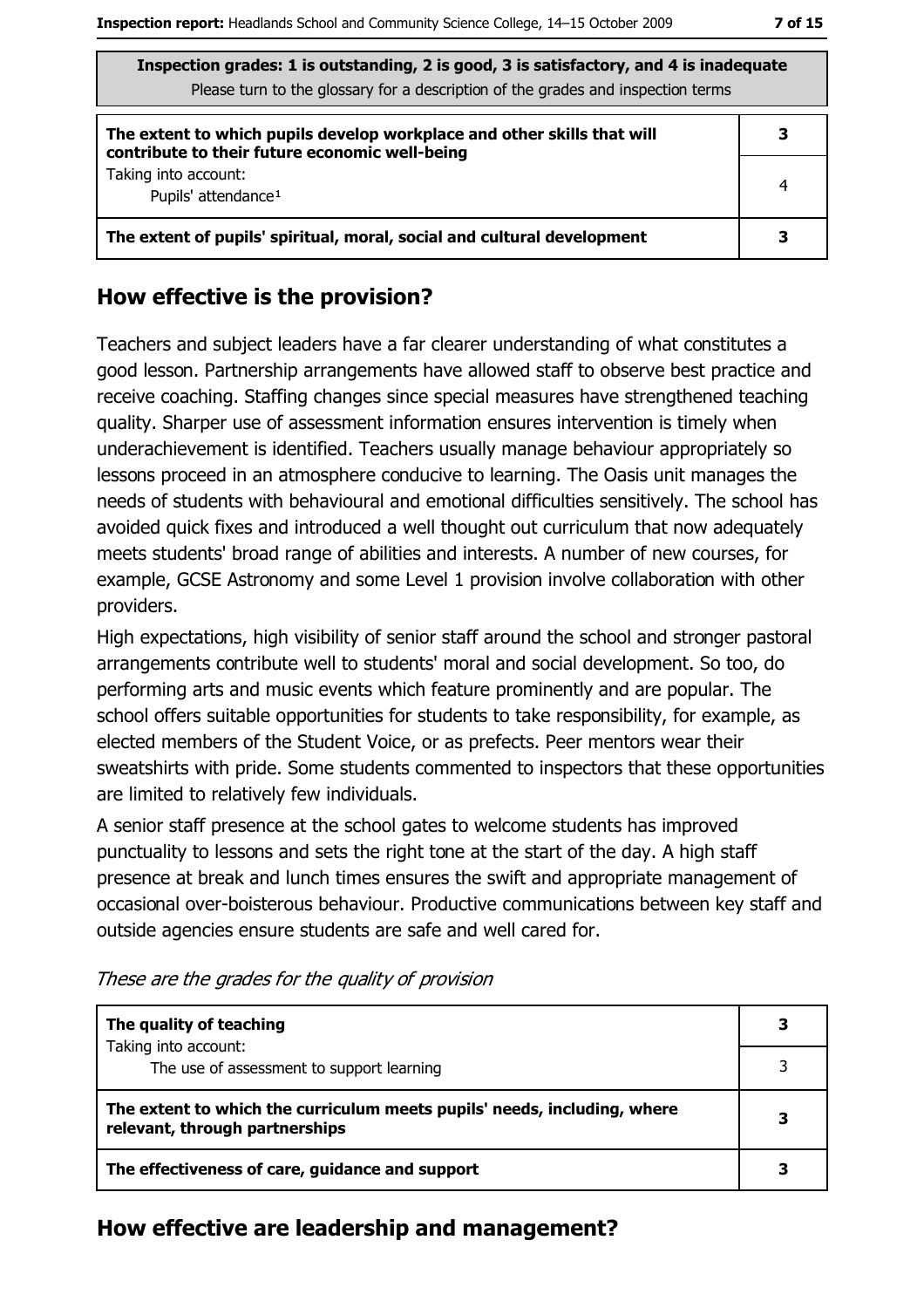The executive headteacher has been highly influential in establishing a platform from which to drive whole school improvement. Her presence in school has reduced proportionately as the capacity of others to lead and manage has increased. This arrangement has worked very well. Changes to arrangements for governance have resulted in appropriate challenge from an informed perspective.

Throughout the period of special measures the acting headteacher has grown in confidence. He now takes full responsibility for both day-to-day and strategic leadership of the school. His intentions are clearly communicated. In feedback to inspectors, staff confidence in his leadership was very high, even though his actions have at times been unpopular. All senior staff have shown resilience in the face of some difficult messages along the journey to securing a satisfactory school. The senior leadership team have created a cohesive school community.

Senior staff and many middle leaders have risen well to the challenges of greater accountability. Persistent inadequate performance has received the necessary challenge. Information derived from lesson observation is carefully reviewed to further develop teaching quality. Assessment information and systematic tracking of different groups of students are used astutely to tackle underachievement and make sure students remain on track to meet challenging targets. This term, for example, provision for a small group of Year 11 students with special educational needs has been modified and their progress has accelerated.

Satisfactory provision and outcomes have been achieved by the school in the context of tighter financial control. There are no major shortcomings in the management of resources.

| The effectiveness of leadership and management in embedding ambition and<br>driving improvement                                                                     |                         |  |
|---------------------------------------------------------------------------------------------------------------------------------------------------------------------|-------------------------|--|
| Taking into account:<br>The leadership and management of teaching and learning                                                                                      | $\overline{2}$          |  |
| The effectiveness of the governing body in challenging and supporting the<br>school so that weaknesses are tackled decisively and statutory responsibilities<br>met | 3                       |  |
| The effectiveness of the school's engagement with parents and carers                                                                                                | 3                       |  |
| The effectiveness of partnerships in promoting learning and well-being                                                                                              | $\overline{\mathbf{2}}$ |  |
| The effectiveness with which the school promotes equality of opportunity and<br>tackles discrimination                                                              | 3                       |  |
| The effectiveness of safeguarding procedures                                                                                                                        | $\overline{\mathbf{2}}$ |  |
| The effectiveness with which the school promotes community cohesion                                                                                                 | З                       |  |
| The effectiveness with which the school deploys resources to achieve<br>value for money                                                                             | 3                       |  |

These are the grades for leadership and management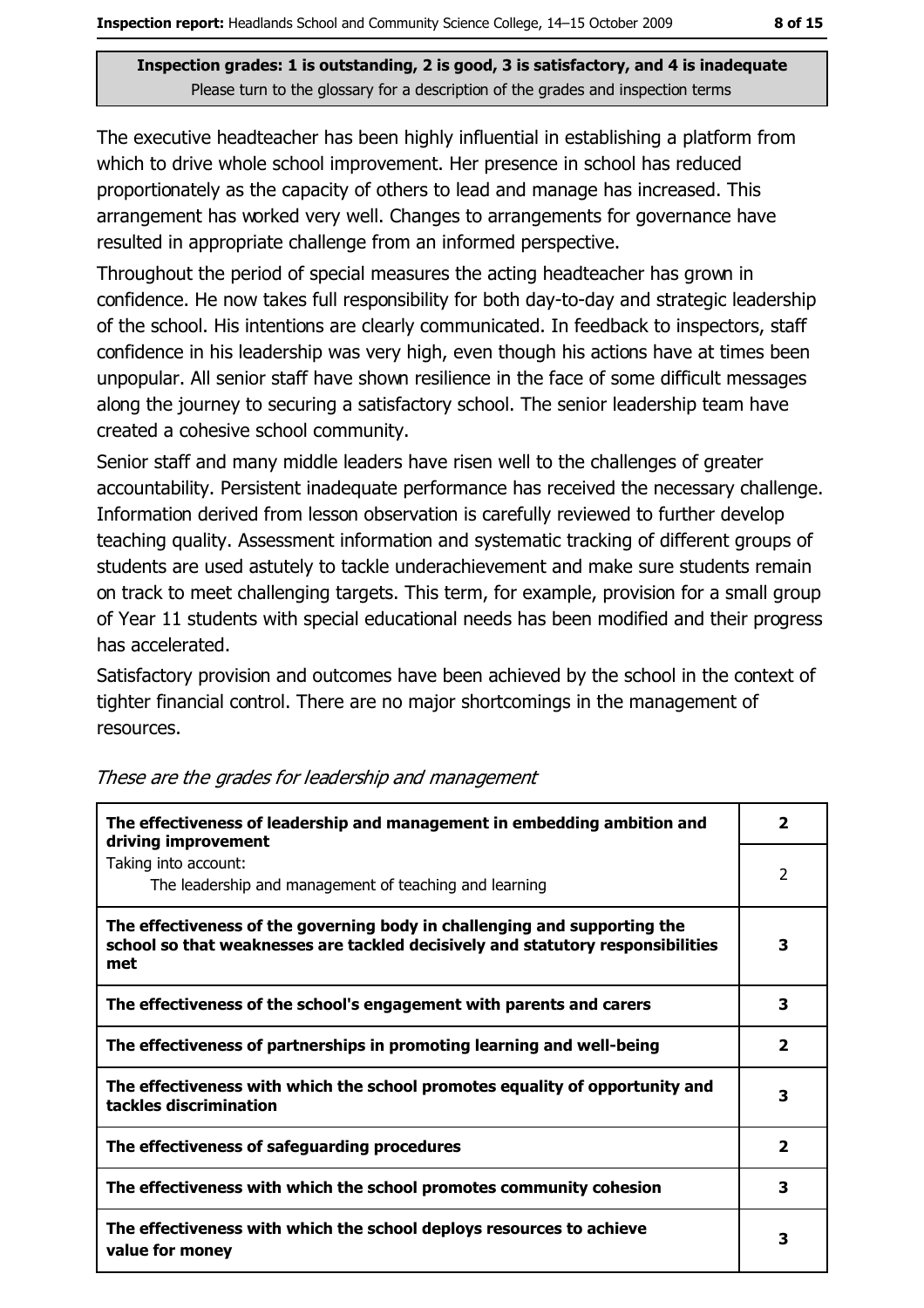#### **Sixth form**

Achievement in the sixth form is satisfactory. The quality of teaching shows an improving trend. Students are frequently making good progress in lessons as more teachers devise challenging activities. Examination results in 2009 represent the best performance at A Level in the last three years. Leadership and management of the sixth form have benefited from the school's partnership link. Systems for managing sixth form provision have recently been refined. Improved levels of attendance seen in the summer term have been maintained. Missed opportunities last year to collaborate with another sixth form locally are being revisited with greater energy. The mood of students is buoyant, although they agree the space available for private study is minimal and resources are limited. Retention into Year 13 is below average as some students struggle to meet the demands of A2 courses. The students in Year 12, who do not have  $A^*$  to C grades in both English and mathematics, represent a challenge in the coming months to the resources available for academic support.

These are the grades for the sixth form

| <b>Overall effectiveness of the sixth form</b> |  |  |
|------------------------------------------------|--|--|
| Taking into account:                           |  |  |
| Outcomes for students in the sixth form        |  |  |
| The quality of provision in the sixth form     |  |  |
| Leadership and management of the sixth form    |  |  |

#### **Views of parents and carers**

Parental questionnaires are not normally distributed for monitoring inspections conducted under section 8 of the Education Act 2005, unless inspectors have specific reasons to request that the school does so.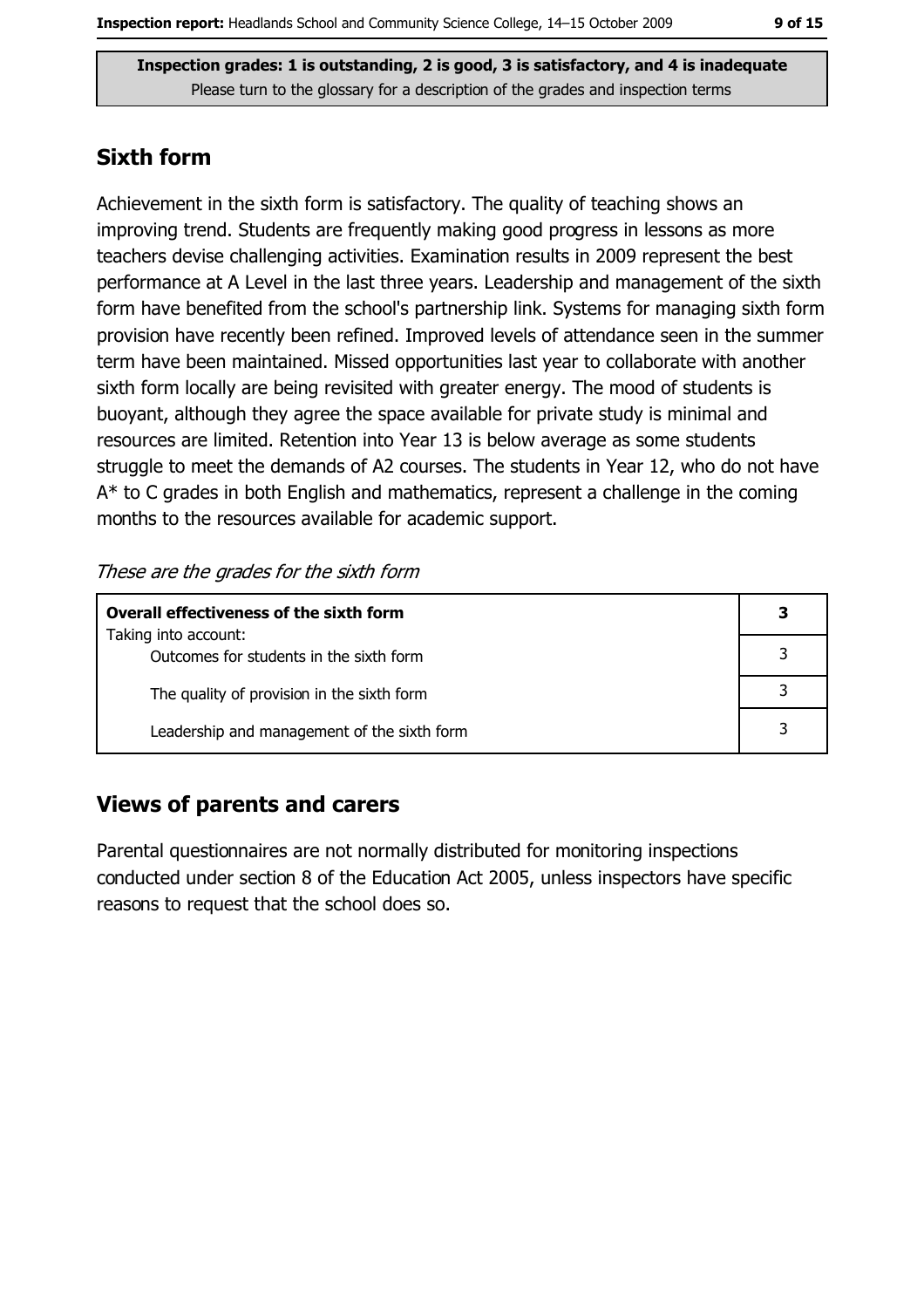#### Responses from parents and carers to Ofsted's questionnaire

Parental questionnaires are not normally distributed for inspections conducted under section 8 of the Education Act 2005, unless inspectors have specific reasons to request that the school does so.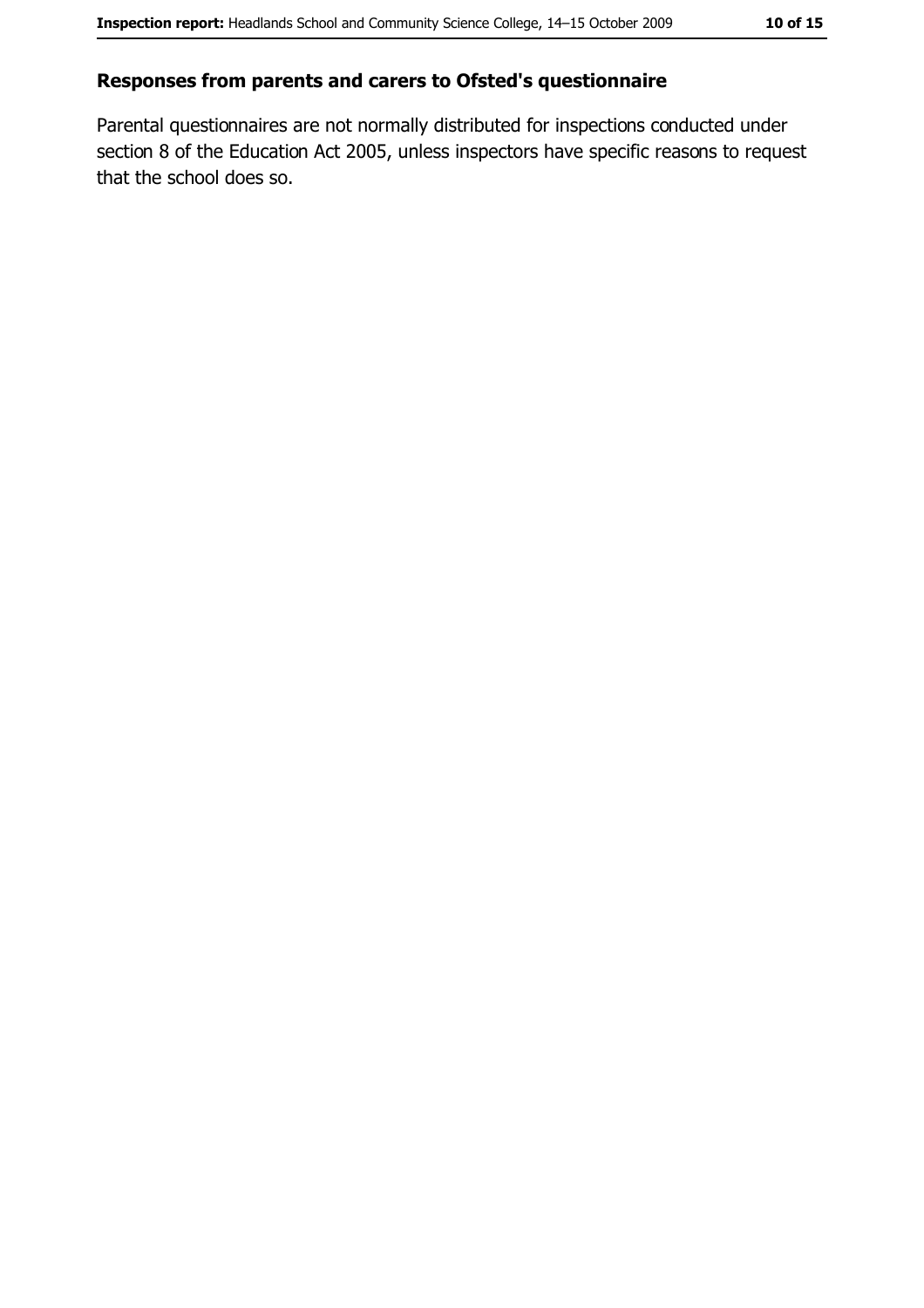## Glossary

| Grade   | <b>Judgement</b> | <b>Description</b>                                                                                                                                                                                                               |
|---------|------------------|----------------------------------------------------------------------------------------------------------------------------------------------------------------------------------------------------------------------------------|
| Grade 1 | Outstanding      | These features are highly effective. An oustanding<br>school provides exceptionally well for its pupils' needs.                                                                                                                  |
| Grade 2 | Good             | These are very positive features of a school. A school<br>that is good is serving its pupils well.                                                                                                                               |
| Grade 3 | Satisfactory     | These features are of reasonable quality. A satisfactory<br>school is providing adequately for its pupils.                                                                                                                       |
| Grade 4 | Inadequate       | These features are not of an acceptable standard. An<br>inadequate school needs to make significant<br>improvement in order to meet the needs of its pupils.<br>Ofsted inspectors will make further visits until it<br>improves. |

#### What inspection judgements mean

#### Overall effectiveness of schools inspected between September 2007 and July 2008

|                       | Overall effectiveness judgement (percentage of<br>schools) |      |                     |                   |
|-----------------------|------------------------------------------------------------|------|---------------------|-------------------|
| <b>Type of school</b> | Outstanding                                                | Good | <b>Satisfactory</b> | <b>Inadequate</b> |
| Nursery schools       | 39                                                         | 58   | 3                   | 0                 |
| Primary schools       | 13                                                         | 50   | 33                  | 4                 |
| Secondary schools     | 17                                                         | 40   | 34                  | 9                 |
| Sixth forms           | 18                                                         | 43   | 37                  | $\overline{2}$    |
| Special schools       | 26                                                         | 54   | 18                  | $\overline{2}$    |
| Pupil referral units  | 7                                                          | 55   | 30                  | 7                 |
| All schools           | 15                                                         | 49   | 32                  | 5                 |

New school inspection arrangements were introduced on 1 September 2009. This means that inspectors now make some additional judgements that were not made previously.

The data in the table above were reported in The Annual Report of Her Majesty's Chief Inspector of Education, Children's Services and Skills 2007/08.

Percentages are rounded and do not always add exactly to 100. Secondary school figures include those that have sixth forms, and sixth form figures include only the data specifically for sixth form inspection judgements.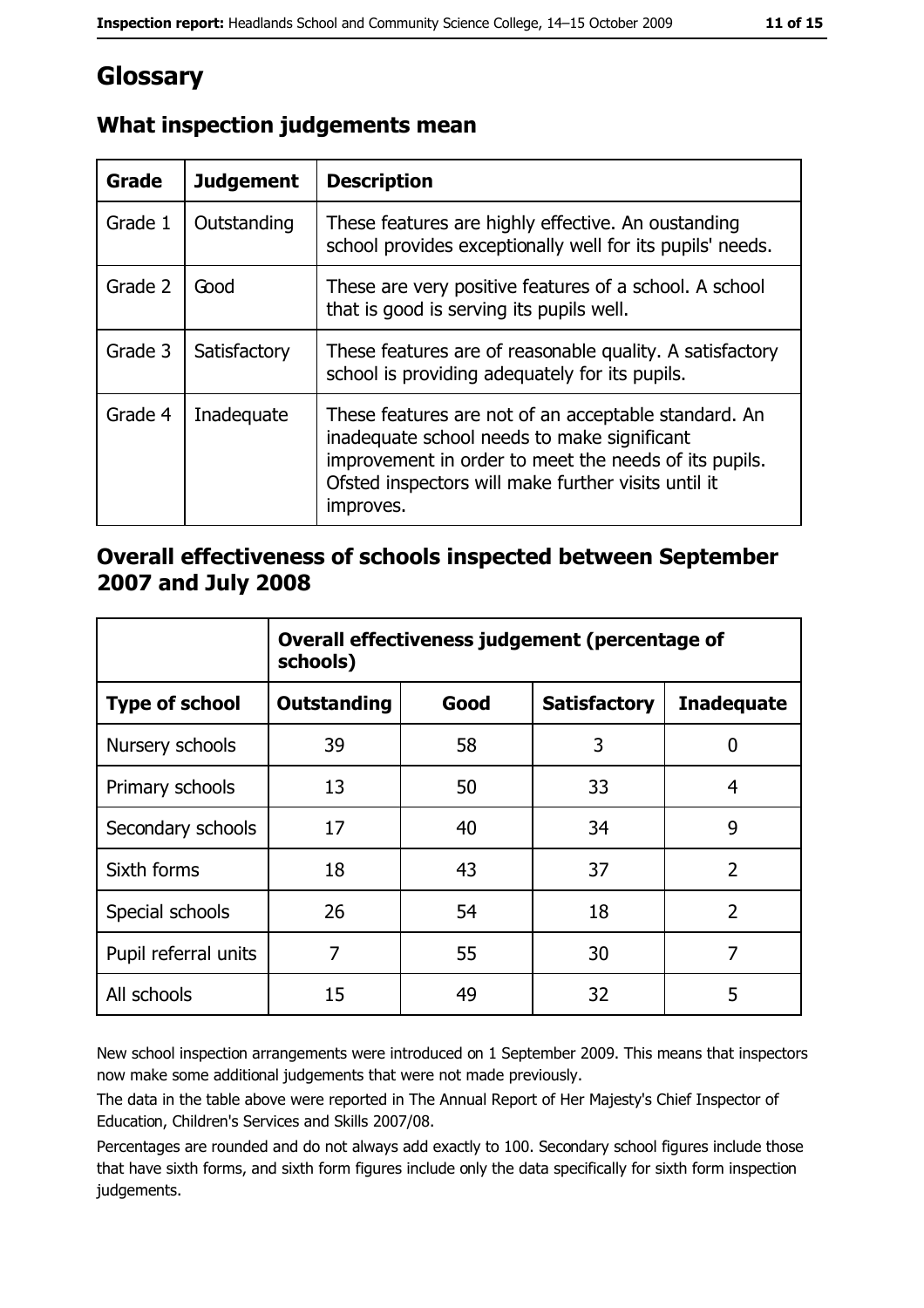## **Common terminology used by inspectors**

| Achievement:                  | the progress and success of a pupil in<br>their learning, development or training.                                                                                                                                                                                                                           |
|-------------------------------|--------------------------------------------------------------------------------------------------------------------------------------------------------------------------------------------------------------------------------------------------------------------------------------------------------------|
| Attainment:                   | the standard of the pupils' work shown by<br>test and examination results and in<br>lessons.                                                                                                                                                                                                                 |
| Capacity to improve:          | the proven ability of the school to<br>continue improving. Inspectors base this<br>judgement on what the school has<br>accomplished so far and on the quality of<br>its systems to maintain improvement.                                                                                                     |
| Leadership and management:    | the contribution of all the staff with<br>responsibilities, not just the headteacher,<br>to identifying priorities, directing and<br>motivating staff and running the school.                                                                                                                                |
| Learning:                     | how well pupils acquire knowledge,<br>develop their understanding, learn and<br>practise skills and are developing their<br>competence as learners.                                                                                                                                                          |
| <b>Overall effectiveness:</b> | inspectors form a judgement on a school's<br>overall effectiveness based on the findings<br>from their inspection of the school. The<br>following judgements, in particular,<br>influence what the overall effectiveness<br>judgement will be.                                                               |
|                               | The school's capacity for sustained<br>improvement.<br>Outcomes for individuals and groups<br>of pupils.<br>The quality of teaching.<br>The extent to which the curriculum<br>meets pupil's needs, including where<br>relevant, through partnerships.<br>The effectiveness of care, guidance<br>and support. |
| Progress:                     | the rate at which pupils are learning in<br>lessons and over longer periods of time. It<br>is often measured by comparing the<br>pupils' attainment at the end of a key<br>stage with their attainment when they<br>started.                                                                                 |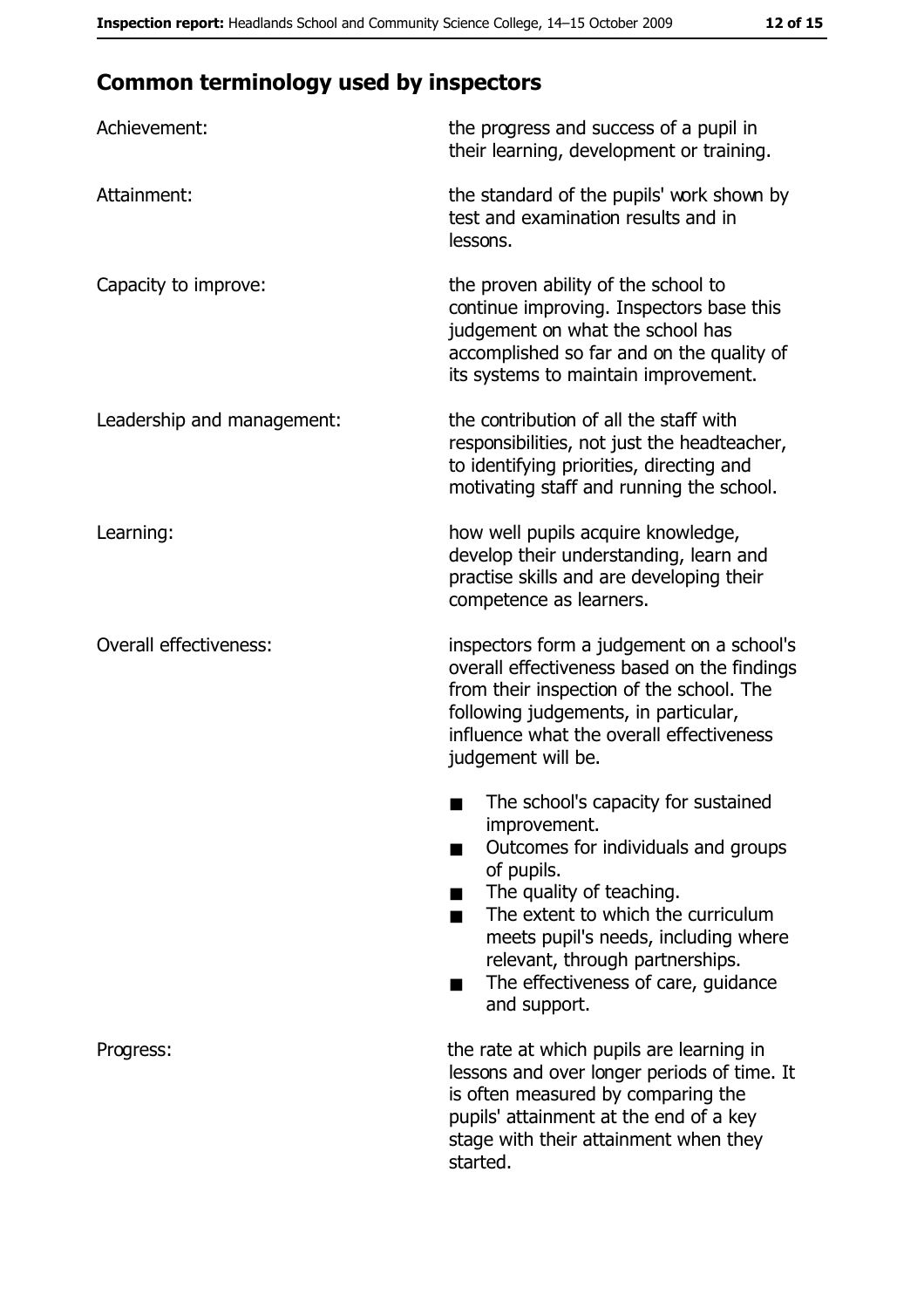This letter is provided for the school, parents and carers to share with their children. It describes Ofsted's main findings from the inspection of their school.



Dear Students

Inspection of Headlands School and Community Science College

Congratulations! Your school no longer requires special measures.

Good improvements have been made since February 2008. Yours is now a satisfactory school. Senior staff and teachers have been successful in improving the overall quality of teaching. You make better progress in your learning and attainment levels are rising. Behaviour is much better than it was when the school was last inspected. Inspectors were pleased to see that the vast majority of you now arrive promptly for lessons at  $08:30.$ 

Many of you told us that you enjoy school. These positive views are reflected in your parents' feedback to governors. A far greater number of you are choosing sixth form courses because you feel more secure at Headlands following your better experience of school in Year 11. A few of you, however, think that students' behaviour around school needs to improve further. The vast majority of you work sensibly in lessons. Occasionally, the behaviour of a small minority interrupts everyone's learning.

Mr Ratheram, teachers and other adults in school, know what needs to happen next to make your school even better. Inspectors and senior staff agree that to build upon the many improvements already made the school needs to:

- make sure that all materials and equipment used to help you learn are of good  $\blacksquare$ quality and are used well. Also, all teachers need to check regularly that you understand the work before moving on
- make more of the specialist status given to science  $-$  you can help here by  $\blacksquare$ becoming involved in any science related activities that are offered
- use tutor time to better support your personal development and educational  $\blacksquare$ achievement
- give you more experiences to appreciate the many different cultures found in  $\blacksquare$ Britain and bevond

make sure that sixth form accommodation can meet the needs of growing numbers. Finally  $-$  and each one of you has an individual responsibility here  $-$  keep improving attendance so that your school's attendance rates compare favourably with those of other secondary schools in England.

Inspectors may visit you school in the future to see how things are progressing.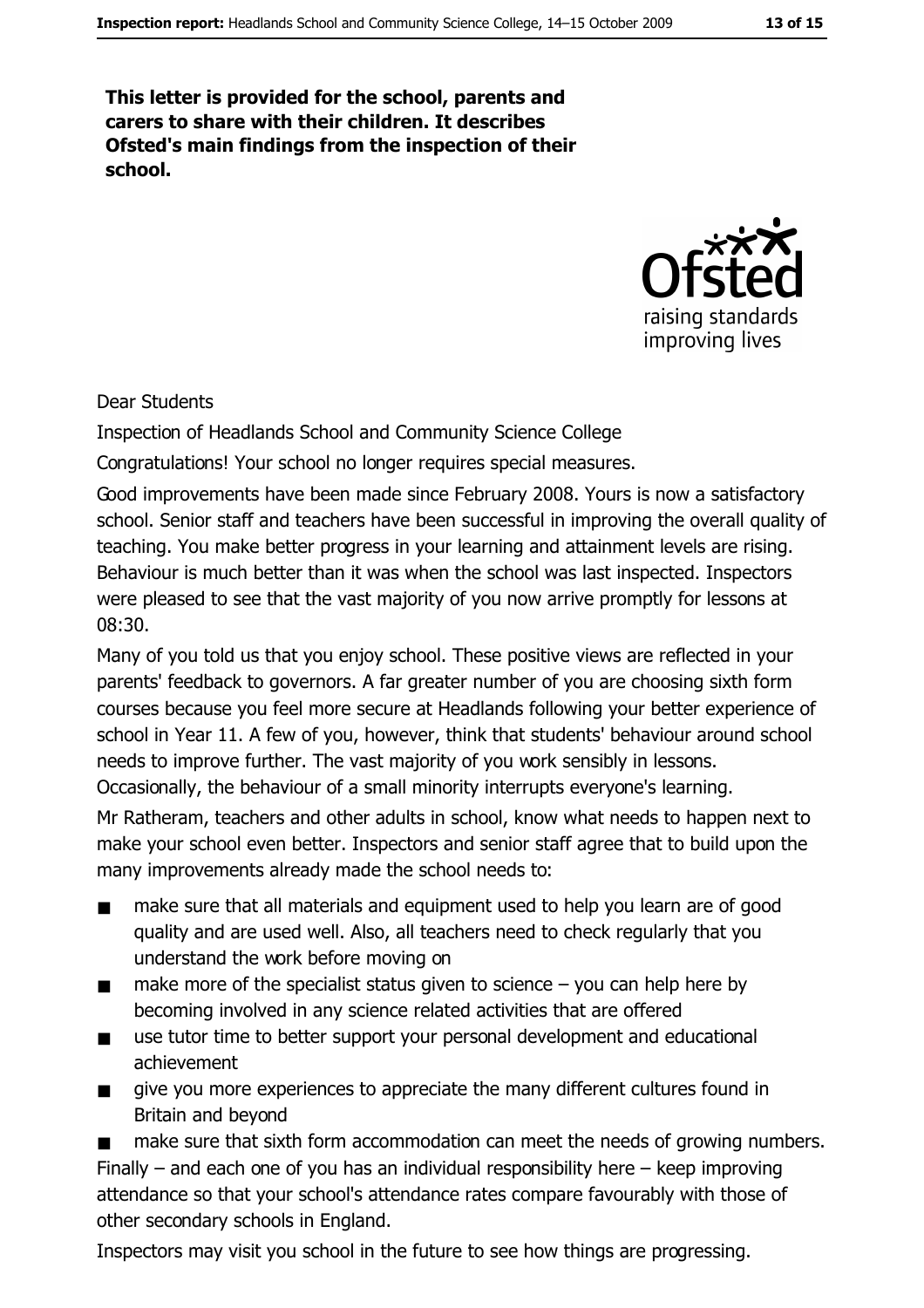Yours sincerely Cathryn Kirby Her Majesty's Inspector